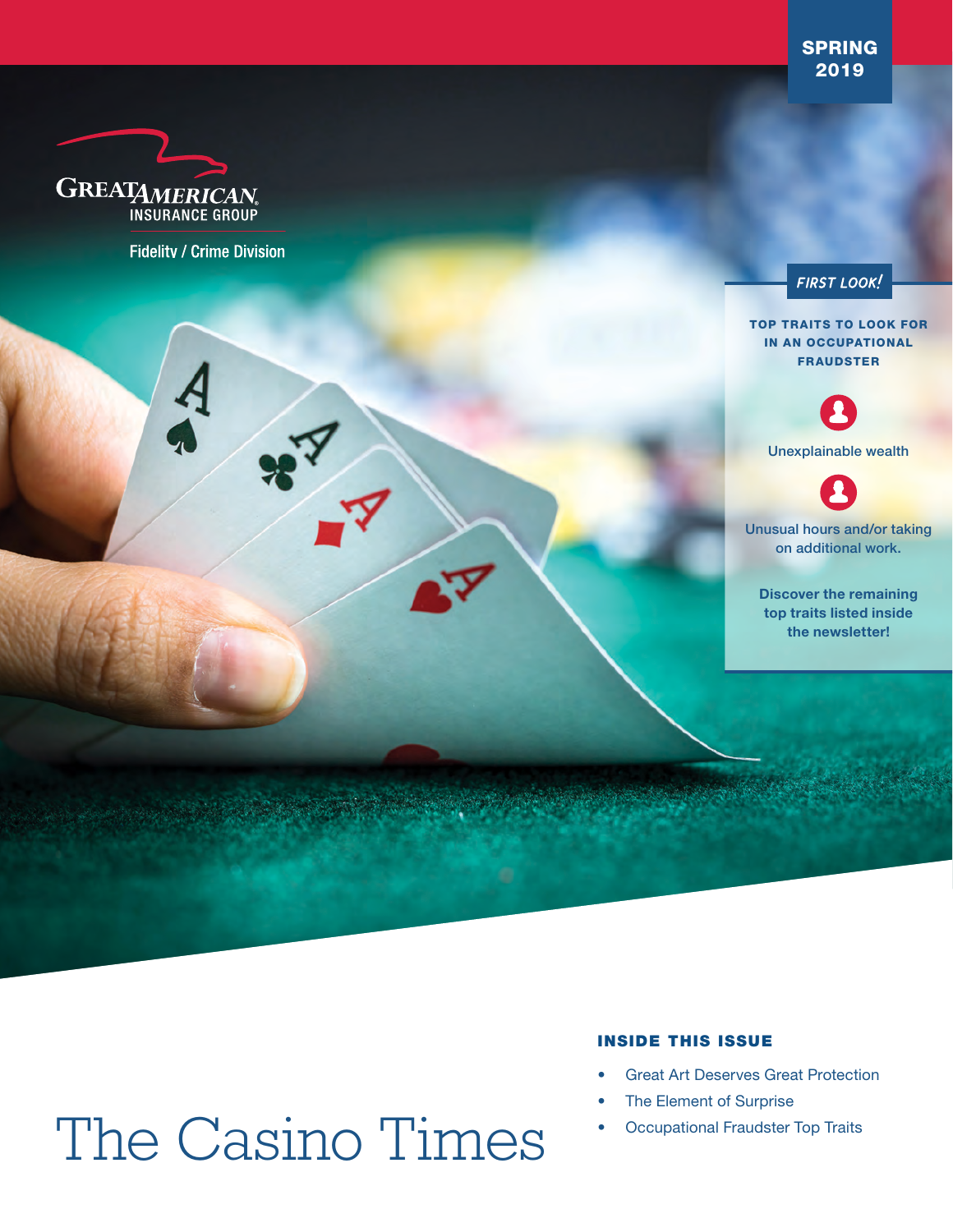

The most obvious threats casinos face are the theft, and robbery of money and chips.

#### 3 LARGEST FINE ART RISKS



**Theft** 



## Great Art Deserves Great Protection

Andrew Gristina Director Fidelity / Crime Division

Hank Faron Account Executive Fidelity / Crime Division

Casinos are ever vigilant for gaming schemes, theft, and other threats that could potentially harm their business. Designed for entertainment and fun, casinos are still some of the most secure environments in the world. All areas where chips and money are changing hands, including tables,

the cage and counting rooms are under electronic surveillance and staffed with security. However, chips and cash are not the only valuable items on a casino floor. Most casinos have fine art and/or valuable objects on display that match the theme of the particular casino and enhance the experience of their patrons. Unfortunately, the same level of scrutiny that is given to protection of the chips and money is not always given to the art. Fine art collections extend beyond paintings on the wall, and can also include drawings, prints, sculptures, and cultural items.

#### Scenario 1 – Snatch & Run

A large group of people enter a casino wearing jackets. They make their way to the casino floor, and upon reaching the heart of the gaming area they all pull up their hoods and disperse. Such suspicious behavior draws the immediate attention of casino security and their surveillance. Meanwhile, a second smaller group is on the move to a famous painting hanging in a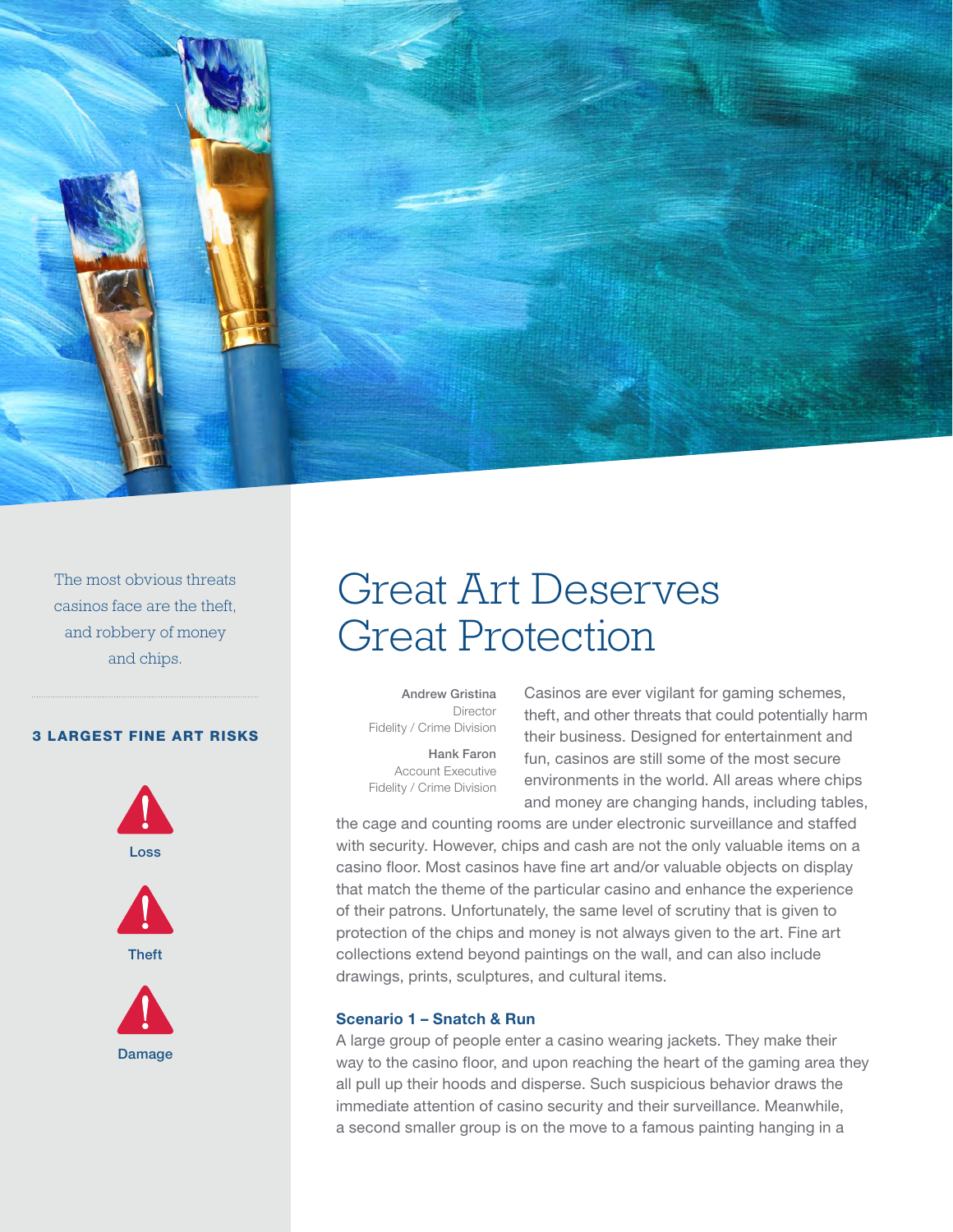hallway near the lobby. The painting was purchased by the casino for \$1.2 million prior to opening several years ago and is worth more now. The painting is hung on track mounts attached to the ceiling by steel cables. These mounts are convenient so the painting can be moved easily when there is work being done in the lobby. However, this technique isn't much of a deterrent to determined thieves. The thieves make quick work of the steel cables and pop the painting off of its tracks, and within seconds they have the painting off the wall and are out the nearest exit and into a waiting vehicle. All the while, security is focused on the suspicious group moving around the casino floor.

While this scenario is unusual, it is not unheard of. The painting may or may not be covered under the general property policy of the casino. Many commercial property policies exclude or sublimit fine art and valuables and have high deductibles. If the casino has a separate fine art policy, this theft would most likely be covered. Additionally, it could be covered for the full value of the painting, even if it hadn't been reappraised in the years since it was purchased if the terms of the policy included current market value coverage.

#### Scenario 2 – Accidental Damage

Human error is a common cause of loss to art, something as simple as a slip or wrong step can lead to the destruction or damage of fragile art. An easy way to visualize this kind of loss is to think of the celebratory parties that happen on casino grounds.

A casino has been contracted for a gala to celebrate the IPO of a tech company that has grown from a basement start up to one of the most influential corporations in their sector. No expense is to be spared for the hundreds gathered in the ballroom to acknowledge the occasion. The walls are lined with the casino's prized paintings, and its sculptures are located throughout the room. In the center of the room is a monumental work by a renowned glass sculptor worth several hundred thousand dollars. A group has gathered near the work and has begun to dance. Unfortunately, one energetic couple missed the grab on a swing and the young man pirouettes wildly into a passing member of the wait staff who is holding a large tray on their shoulder. The tray goes flying into

the work and breaks several elements of the sculpture. Fortunately, no one is hurt but the loss in value to the sculpture is severe.

While accidental damage usually doesn't occur in such dramatic fashion, it is a far more common cause of loss to art than theft. The work may or may not be covered under a standard property policy, but even if it is, in this case it is a partial loss in value. The property insurance company may not have the expertise to properly adjust such a loss.

Accidental damage is covered under most fine art policies. More importantly fine art insurance adjusters will be able to facilitate restoration of the damaged object. In this case where the work is by a living artist, a fine art claims adjustor should be able to consult with the artist on the best course of action. Often the artist will choose to restore the work themselves. Finally, if the value of the restored work is less than its value immediately prior to loss, a fine art insurer may pay a partial loss in value and the insured can retain the object.

Although both of these scenarios are not typical, they are based upon incidents that have occurred. It is important to make sure you have the right coverage, so you can avoid the financial impact of such losses.

Casinos can better protect themselves from potential loss to art and other valuable property by doing the following:

- Ensuring their collections are properly secured and supervised
- There should be someone on staff whose job description includes the care and maintenance of the collection.
- All pieces of art should be installed by trained art handlers.
- Consideration should be given to the foot traffic around the art.
- Explore the option of investing in security around valuable objects not located on the casino floor.